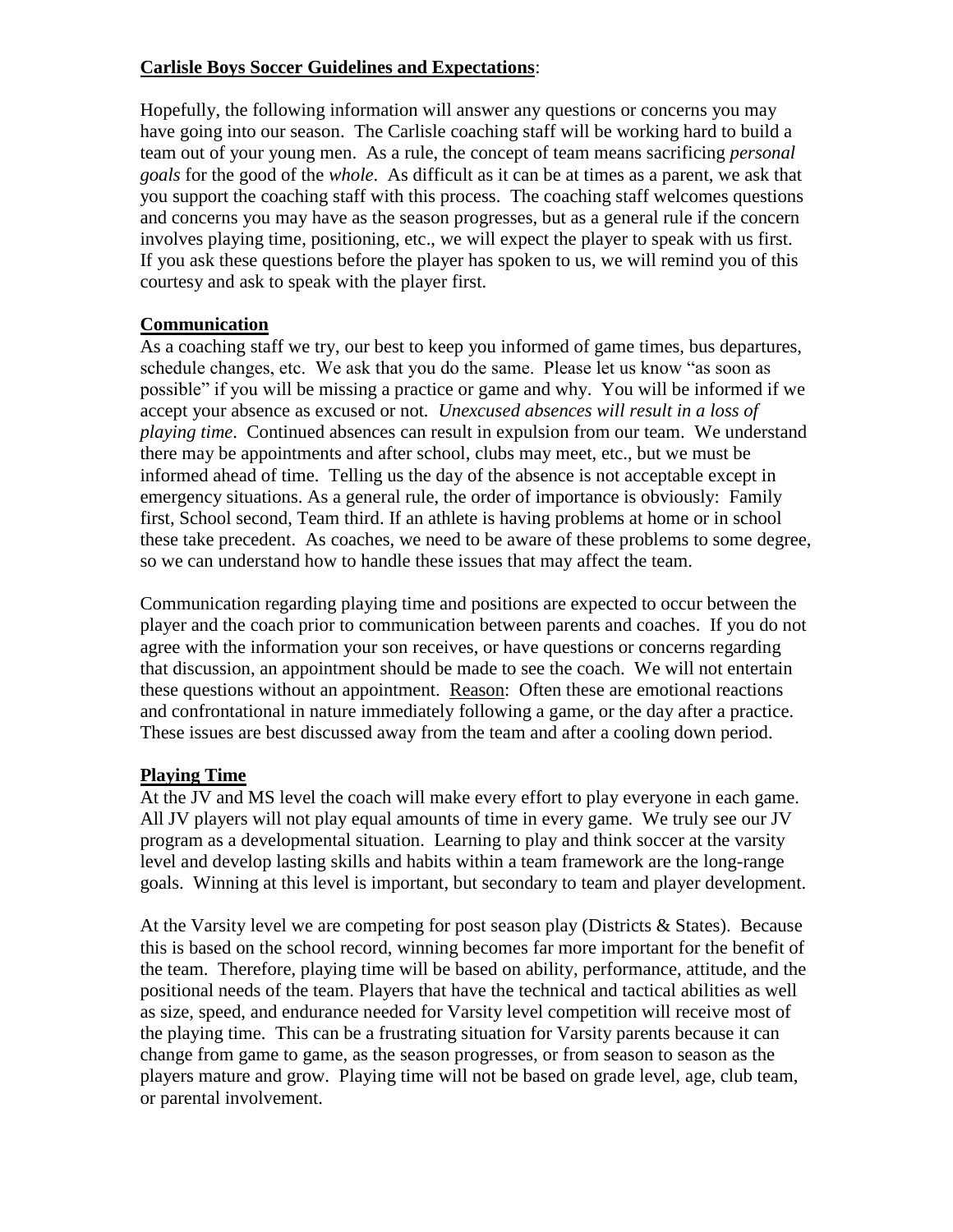# **Academics**

Academics are considered priority. Playing soccer is a privilege. In order to be eligible to participate the student athlete must be passing five major classes. The coaching staff is alerted when students are carrying a "D" or lower in a class. The coach will address the failing grade with the student. The student will be required to address this class immediately and report back to the coach on a regular basis the status of that grade. If the student is failing two major classes, they will be ineligible for one week. If the grades are brought up they will be allowed to participate the next week. If the grades are not brought up they will have to sit out another full week.

## **Drugs, Vaping, Alcohol, and Bullying**

We will follow the Code of Conduct for Carlisle Area School District Students Participating in Extra-Curricular Activities, which was signed during the Infosnap process.

# **Tardiness**

If the student-athlete is not in school by 10:30 am (HS) 10:15 (MS) they are considered absent for the day and cannot participate in practice or the game on that day unless the tardiness is pre-arranged.

To compete in a Saturday game or practice, the student must have been in school the previous full day or have written excuse verifying legal absence signed by a parent or guardian.

The coaching staff will set a time for practice, bus departures, and games. The studentathlete is expected to be there on time. If they are not on time they will run a lap for each minute they are late. Continued tardiness will result in a loss of playing time.

There are expectations to this rule. If you need to meet with a teacher after school, appointments, etc.

### **In-School and Out-of-School Suspension**

If a player receives In-School Suspension, they forfeit their opportunity to participate in practices or games on the days they serve the suspension. They are also suspended from the first half of the first game when they return to the team.

If a player receives a second In-School Suspension, they automatically forfeit their opportunity to be a member of the team.

If a player receives Out-of-School Suspension, they forfeit their opportunity to participate in practices and games on the days they serve the suspension. They are also suspended from the first half of the first game when they return to the team.

If a player receives a second Out-of-School Suspension, they automatically forfeit their opportunity to be a member of the team.

### **Positions**

Positions will be based totally on the needs of the team as determined by the coaching staff. It will not be based on the position a player plays on their club team, or the desire of players or parents. *Team needs always trump personal wants*.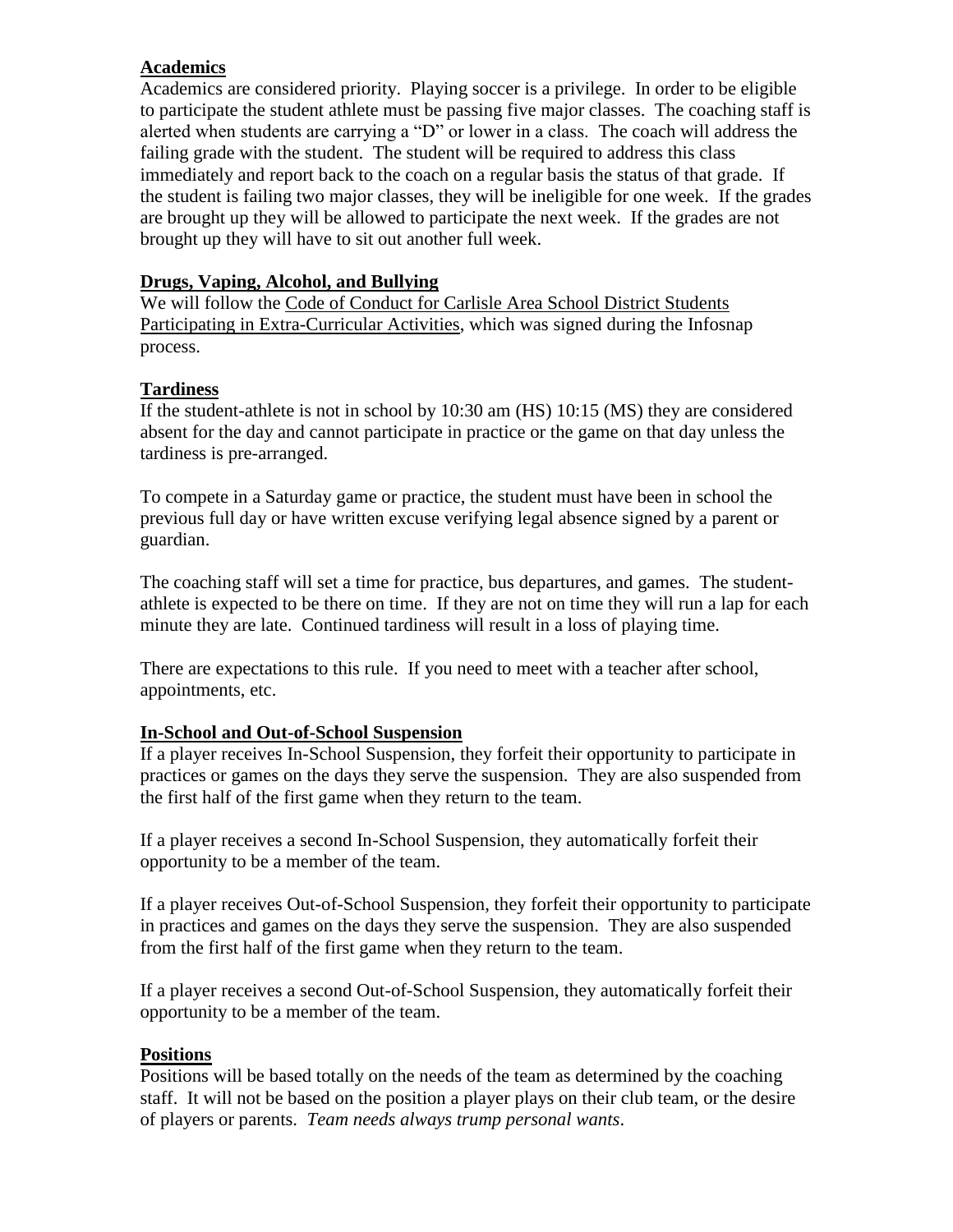### **Riding the Bus**

There is something to be said about winning and losing games together. Therefore, I would like all players to ride the bus to and from games.

If a situation does develop a note signed by a parent/guardian must be forwarded to the Athletic Director [\(nullg@carlisleschools.org\)](mailto:nullg@carlisleschools.org) 24 hours before the game for approval. He will then notify the coach and you if it is approved.

Inappropriate behavior on team bus will not be tolerated. Any player demonstrating unruly behavior on the team bus will have to sit the first half of the next game.

If a player receives a second offense, they automatically forfeit their opportunity to be a member of the team.

#### **Music**

Inappropriate music on the bus or during any team sanctioned activity will be taken very seriously. Music that contains vulgarity, objectifies women, dehumanizes other people in relation to race, creed, religion, sexual orientation, ethnicity is what the coaching staff considers to be in appropriate.

- 1st offense: entire team will run 10 full field sprints
- $\bullet$   $2<sup>nd</sup>$  offense: team will be prohibited from playing music (other than individual headphones) for the remainder of the season

#### **Shin Guards**

It is now required that the NOCSAE seal and height range is permanently marked on the shin guard. This stamp has a height range listed on it that makes sure the athlete is wearing the correct size shin guard. If the referee asks to see the tag during a game and the shin guard does not have it the head coach receives a yellow card.

Shin guards must also be worn during practice. The players will be expected to have shin guards on before the start of practice, and wear them until the end of practice. A player that does not have shin guards on to start practice will have to run 3 full field sprints. Continuing to not have shin guards on to start practice will result in a loss of playing time.

### **Yellow Cards**

Yellow cards received for an attempt at fair play on the field are understood. Yellow cards for persistently arguing with an official are unacceptable. This situation hurts the team and won't be tolerated. Players need to let the coaches handle these kinds of problems. If a player receives a yellow card for **DISSENT** they will miss half of a game. The coaches will keep track of the time. Please understand this might carry over into the next game. If a player has a persistent problem, they will miss an entire game.

PIAA rules state that a player who receives a yellow card must sit out for a five minute span before entering back into the game.

There are no longer soft red cards. If a player receives two yellow cards they must sit out the remaining amount of that game plus the next game. The team must play a man down for the remainder of that game.